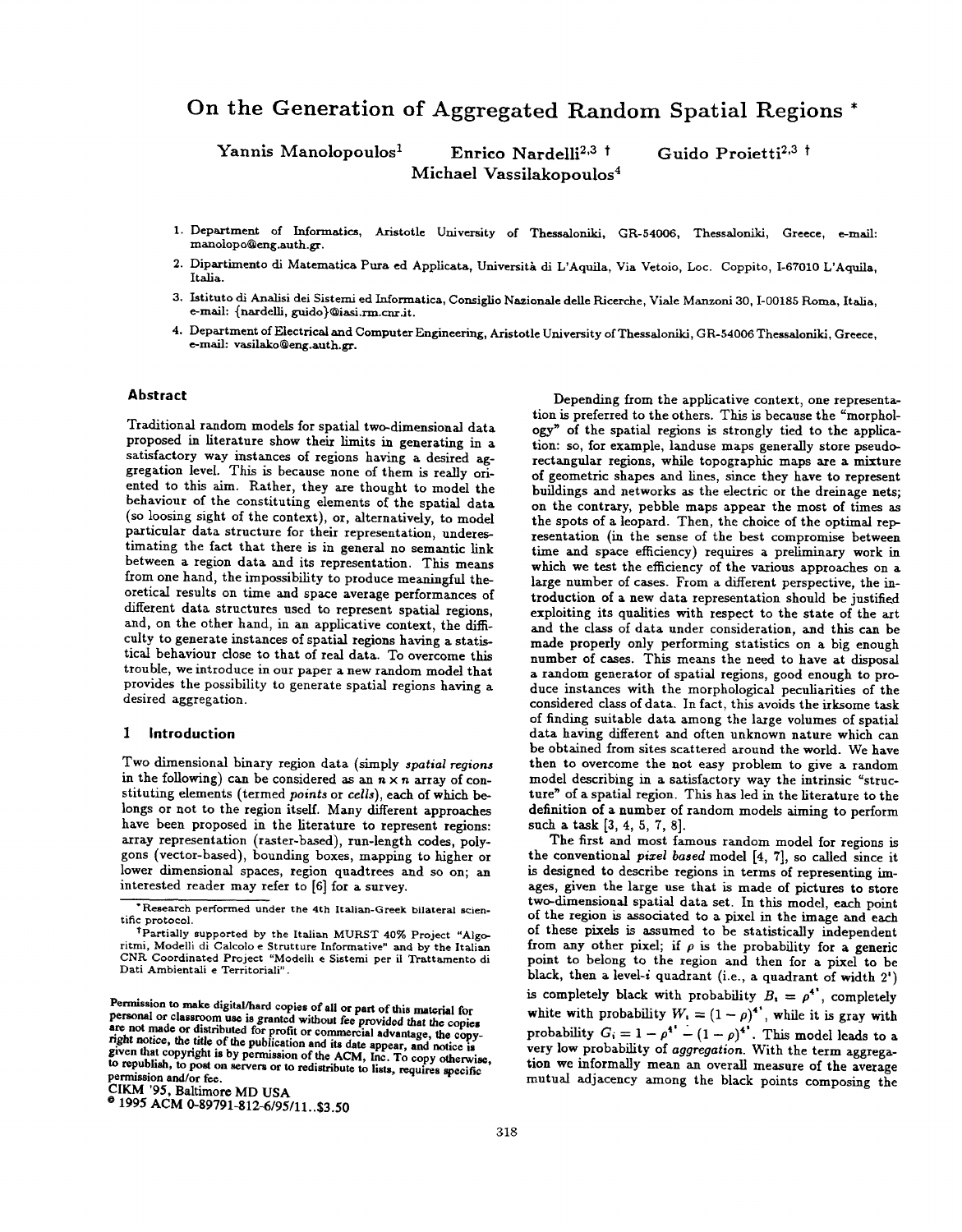spatial region. The problem with the pixel based model is that it assumes independence among pixels, while the real case in spatial data sets is that a point's value is typically related to that of its neighbours. So, even if the probability for a pixel to be black is high, the image tends always to be sparse and consequently to be far from typical instances of most of classes of spatial regions (e.g., landuse maps, geographical maps and also sets of geometrical objects). This implies that, in spite of its usefulness in a image processing context, the pixel based model is from a practical point of view useless to work on spatial regions.

A very popular alternative approach that overcomes this disadvantage is the so called tree based model [4, 5], that aims to model the quadtree representing the spatial data set. In this model, given a non increasing sequence  $\beta =$  $(\beta_0,\ldots,\beta_m)$  of  $m+1$  reals such that  $0 < \beta_i < 1/2$  but  $\beta_0 = 1/2$ , a random quadtree  $Q_m$  of height m is built by using a branching process, such that the quantity  $2\beta_i$  is the probability for a level i node to be a leaf (and so by definition  $2\beta_0 = 1$ , i.e., at level 0 all nodes are leaves with probability 1 as they should), and then  $G_i = 1 - 2\beta_i$  is the probability for a level i node to be internal. Once a node is known to be a leaf, it can indifferently contain or not the spatial region.

This tree based model allows to generate very "compact" quadtrees, and then regions having a high degree of aggregation, also in spite of a small regions area with respect to the background. Nevertheless, this approach has a big deficiency too, residing in the fact that it models the data structure and not the spatial region! Even if it is generally true that dense quadtrees are associated to aggregated regions, it is not true the viceversa, that is very aggregated regions could be represented (depending by their spatial position) by very "bushy" quadtrees. This happens because the same spatial data set moved inside the image space can generate quadtrees having completely different structures [1]. In [2] exact formulae are derived for the estimation. of the average number of quadtrees nodes required by a rectangle aligned with the axes. So, if we are interested in studying a particular class of spatial data sets that we know in advance to have a high degree of aggregation, it will not be sufficient to define a branching sequence aiming to generate compact quadtrees, since a large class of instances will be at last cut off. Figure 1 shows how the same region moved inside the image space can generate completely different quadtrees.

A further problem with the tree based model is that it creates non-condensed quadtrees (a node may have four children that are all white or all black). This specific problem has been overcome in [8], where an extension of the tree based model that only creates condensed quadtrees is given. To solve on the contrary the problem of linking the building of the quadtree to the desired shape of the region, we should mould the branching process on the basis of a probability function describing the distribution of the region in the image space. A first attempt in this sense has been made in [3], but the process there suggested can be efficiently applied only when the morphology of the region can be described by a probability function, and this is not a very frequent case.

Then, current random models for spatial data cannot be efficiently applied to work on spatial regions, since they do not adequately represent, as previous examples shows, the investigated class of data. Hence, it is clear that a novel approach is needed. We then provide a new random model able to take directly into account the degree of aggregation inside a region. Starting from the traditional pixel independent model, we mould the generated set of points until a desired level of aggregation is reached. We show how the

flexibility of this new model is useful in an applicative context, especially whenever it is needed to focus on subclasses of homogeneous spatial data sets, as for example hnduse or topographical maps.

The paper proceeds as follows: in section 2 we give necessary definitions and introduce the new model; in section 3 we provide the algorithm to generate random regions using the new approach; in section 4 we show how much flexible the new model is, presenting experimental results; finally section 5 contains conclusions and open problems.

### 2. The new model

By using the term aggregation of spatial regions, we refer to an overall measure deriving from the adjacency- mong the black cells composing the spatiai region. The adjacency between two black cells can be isothetic, if it happens in the horizontal or vertical direction, or it can be diagonal, if the two cells touch each other in a corner. In what follows we will not distinguish between the two kinds of adjacency, and we will say that two cells are adjacent if they are isotethically or diagonally adjacent, while we will call disjoint two cells that are not adjacent. A black cell will be called single-point if it does not have any adjacent black cell.

The question is now the following:

Given an integer k, which is the spatial region  $\mathcal{I}_k$ made up of  $k$  black cells to consider as the one having the maximal degree of aggregation?

To answer to this question, we have to introduce some definitions. Given a black cell p belonging to  $\mathcal{I}_k$ , we associate to it an adjacency number  $adj(p) = b/8$ , where b is the number of black cells adjacent to  $p$ . This value is minimum (i.e.,  $adj(p) = 0$ ) when p is a single-point, while it is maximum (i.e.,  $adj(p) = 1$ ) when p is surrounded by only black cells. It is obvious that the greater is the sum over all the black cells of the respective adjacency number, the more the spatial region is aggregated. We therefore introduce the aggregation factor:

$$
agg(\mathcal{I}_k) = \sum_{\mathbf{v}_p \in \mathcal{I}_k} adj(p)
$$

The problem is that this number depends on the number of bIack cells constituting the spatial region itself. To overcome this problem, we normalize the value with respect to the maximal obtainable value of  $agg(I_k)$  for every spatial region  $\mathcal{I}_k$  that is made up of k black cells. Once we individuate such a spatial region, that we indicate with  $\mathcal{I}_{k}^{*}$ , we will define the coefficient of aggregation  $\alpha(T_k)$  of a spatial region  $T_k$  made up of exactly  $k$  cells as:

$$
\alpha(\mathcal{I}_k) = \frac{agg(\mathcal{I}_k)}{agg(\mathcal{I}_k^*)}
$$

This number expresses the normalized degree of adjacency on each black cell belonging to the spatial region; it is clearly  $0 < \alpha(\mathcal{I}_k) \leq 1.$ 

To find the normalization factor  $agg(\mathcal{I}_{k}^{*})$  we could proceed by generating all spatial regions made up of  $k$  black cells and calculating for each one of them the respective aggregation factor, but of course this is not practical, given that the number of such spatial regions is exponential in  $k$ .

We start then by observing that the spatial region having maximal aggregation factor has to be 8-connected. In fact, it is obvious that if the spatial region is composed by,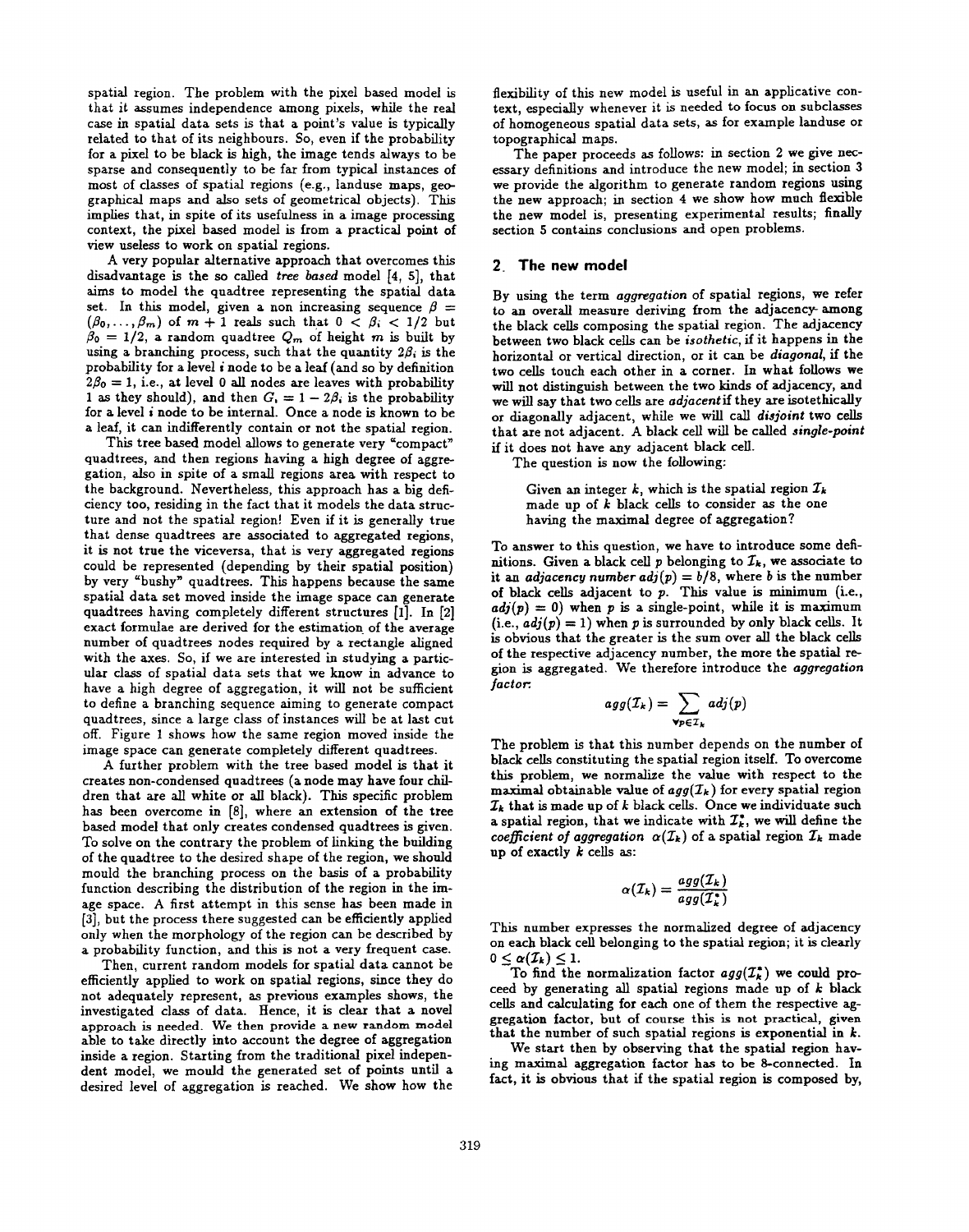for example, two disconnected components, then the aggregation factor grows joining regions, since at least one cell in each region will have its adjacency number increased and no cell in any region will have its adjacency number decressed.

Aftrewards, to obtain a more precise indication on the value of  $agg(T_k^*)$  we follow the approach used in the euclidean plane to solve the minimal perimeter problem (having in mind that this is not a formal correspondence, given the dramatic differences between the two frameworks). In fact, in the euclidean plane one wants to find, among all figures having the same area, the one which maximizes adjacency among points. This is the one having minimum perimeter, since points on the boundary are adjacent to external points. To find the minimum perimeter figure, an argument based on symmetry can be used. Divide the figure in two parts with an axis such that the areas of the two parts are equal. Take the part having a larger perimeter (or choose arbitrarily one of them if the two perimeters are equal), delete it and take the mirror spatial region of the remaining part with respect to the considered axis. The figure thus obtained has the same area, a shortest total perimeter and is symmetric with respect to the considered axis. Since the axes can be chosen, in the euclidean plane, with an arbitrary orientation, the minimum perimeter figure has to be symmetric with respect to any axis cutting it into two equal area parts, whichever is its orientation. The only figure symmetric with respect to an axis cutting it into two equal area parts, independently from its orientation, is the circle.

Now, note that in our discrete framework the concept of axis becomes that of an infinite sequence of cells each one adjacent to its predecessor along the same adjacency direction. This means that there exist only four directions with respect to which to consider the symmetry: the horizontal, the vertical and the two 45 degrees diagonal axes. There fore, the spatial region with maximum aggregation has to be almost symmetric with respect to these four directions. 'Almost' is due to the fact that it is easy to see that for some number of cells there not exist any spatial region that is symmetric with respect to all the four directions, as the simple example in Figure 2 shows.

It is therefore useful to consider those regular polygons definable in our discrete framework, which have the above discussed symmetries. The ones with smaller number of sides are the square, the rhomb and the octagon. An example of these figures drawn on an  $8 \times 8$  grid is given in Figure 3.

Let us denote with  $k$  the number of black cells composing a given region. To build a regular square  $S_s$  of side s it has to be:

$$
k = s^2 \tag{1}
$$

while to build a regular rhomb  $R$ , of side  $s$  it has to be:

$$
k = 2s^2 - 2s + 1 \tag{2}
$$

and to build a a regular octagon  $O_s$  of side s it has to be:

$$
k = 7s^2 - 10s + 4 \tag{3}
$$

with the assumption that corner cells count one for the two sides to which they belong. It is not hard to see that for such regular figures, the aggregation factor holds:

$$
agg(Ss) = \frac{8s^2 - 12s + 4}{8}
$$
  
\n
$$
agg(Rs) = \frac{16s^2 - 32s + 16}{8}
$$
 (4)

$$
agg(O_s) = \frac{56s^2 - 108s + 52}{8}
$$

We can now explicit k with respect to s in formulae  $(1)$ -(3) and substitute it in the corresponding formulae (4). We thus obtain the aggregation factor for the three figures with  $k$  black cells:

$$
agg_{SQUARE}(k) = \frac{8k - 12\sqrt{k+4}}{8} \tag{5}
$$

$$
agg_{RHOMB}(k) = \frac{8k - 8\sqrt{2k - 1}}{8} \qquad (6)
$$

$$
agg_{OCTAGON}(k) = \frac{8k - 4\sqrt{7k - 3}}{8}
$$
 (7)

which hold for those integer values of  $k$  for which in formula  $(1)-(3)$  s is integer. Namely, we have that it has to be  $k \in \{x \mid \sqrt{x} \in \mathbb{N}\}\$ for (5),  $k \in \{x \mid \sqrt{2x-1} \in \mathbb{N}, x \in \mathbb{N}\}\$ for (6), and  $k \in \{x \mid \sqrt{7x-3} \in \mathbb{N}, x \in \mathbb{N}\}$  for (7). If we assume for continuity that for all  $k \in N$  the above relations hold, then it can be shown that:

$$
agg_{OCTAGON}(k) > agg_{RHOMB}(k) > agg_{SQUARE}(k)
$$

We can then conclude that the octagon has the property to be the most aggregated figure among the three proposed. The average adjacency number of a cell belonging to an octagon made up of  $k$  black cells is:

$$
\overline{adj}_{OCTA GON}(k) = \frac{8k - 4\sqrt{7k - 3}}{8k}
$$

that tends rapidly to 1 as soon as  $k$  increases. For typical values of percentage of black in a standard image space  $1024 \times 1024$ , that is for values of k ranging from 200,000 to 500,000 (i.e., existence probabdity comprised approximately between 0.2 and 0.5), the respective average adjacency of a cell belonging to the octagon ranges in:

$$
0.9999975 < \text{agg}_{OTAGON}(k) < 0.999999
$$

and this means that from a practical point of view it will be good enough simply to normalize the aggregation factor with respect to the number of black cells belonging to the spatial region to obtain a meaningful measure.

Resuming, we redefine the coefficient of aggregation  $\alpha(\mathcal{I}_k)$ of a spatial region  $\mathcal{I}_k$  made up of exactly k cells as:

$$
\alpha(\mathcal{I}_k) = \frac{agg(\mathcal{I}_k)}{k}
$$

Note that with this simplified definition of  $\alpha(T_k)$ , no spatial region having a finite number of cells with  $\alpha(\mathcal{I}_k) = 1$  can be produced. From such a definition, the following immediately descends:

- 1. If  $\mathcal{I}_k$  is constituted of k single-points, then of cours each one of these cells has an adjacency number equal to zero, and so it will be  $agg(\mathcal{I}_k) = 0$ , from which  $\alpha(\mathcal{I}_k) = 0;$
- 2.  $\alpha(\mathcal{I}_k)$  has a maximum whenever  $\mathcal{I}_k$  coincides with  $\mathcal{I}_k$ that is the most aggregated spatial region for the number of black cells constituting  $\mathcal{I}_k$ ;
- 3.  $\alpha(\mathcal{I}_k)$  does not depend by the spatial position of the spatial region  $\mathcal{I}_k$ , which is obvious, since of course  $agg(I_k)$  does not change in consequence of translations.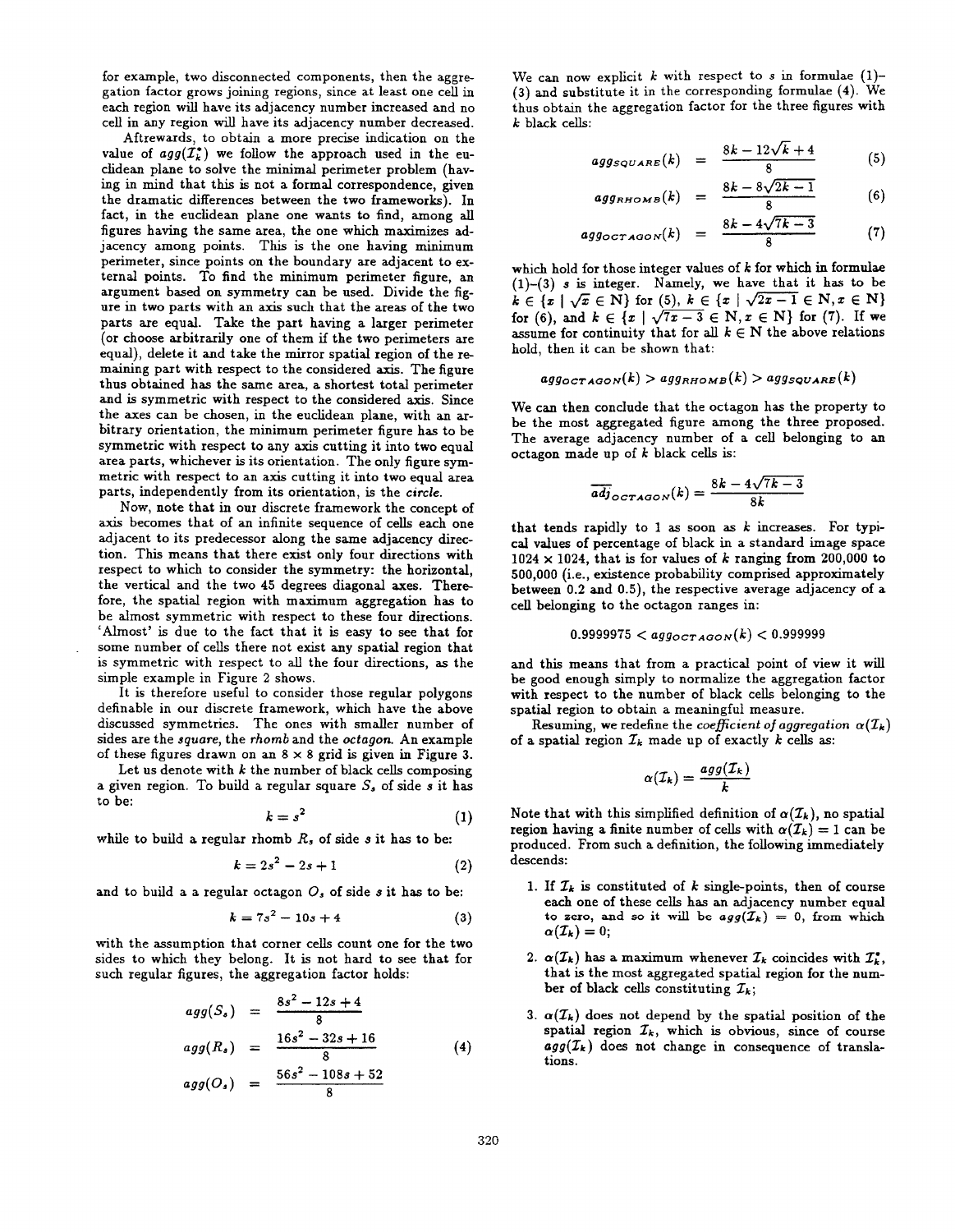# 3 Generating spatial regions with the new model

We are now ready to define the new random model. Given an  $n \times n$  space, a random spatial region  $\mathcal I$  is generated with respect to two distinct parameters:  $\alpha(\mathcal{I})$ , representing the coefficient of aggregation of the spatial region and  $\rho(T)$ , representing the probability for a cell to be black. An algorithmic way to produce such an expected spatial region is the following: as first step, we give the colour black to each cell belonging to the spatial region (starting for example from the left uppermost cell and proceeding row by row) with probability  $\rho(T)$ . After that, we calculate the coefficient of aggregation of the generated spatial region and we compare it with  $\alpha(T)$ . Then we randomly adjust the spatial region moving its black cells in a way that aims to decrease or to increase the coefficient of aggregation, tending towards  $\alpha(\mathcal{I})$ . This can be done in the following way: we choose at random a black cell  $b$  and a white cell  $w$ , counting the number of their adjacent black cells (without considering b as an adjacent black cell for  $w$  in the case  $b$  and  $w$  are adjacent). There are three possibilities:

- $adj(w) < adj(b)$ : in this case a swap between the cells will reduce the coefficient of aggregation of the spatial re gion;
- $adj(w) = adj(b)$ : in this case a swap between the cells will not change the coefficient of aggregation of the spatial region;
- $adj(w) > adj(b)$ : in this case a swap between the cells will increase the coefficient of aggregation of the spatial region.

Note that if we are trying to produce a spatial region with higher coefficient of aggregation and we swapped cells only in the case  $adj(w) > adj(b)$ , we could reach a point where no cell could be further moved but the desired  $\alpha(T)$ is not reached. This happens since each 'island' of cells large enough behaves like an 'attractor' tending to assume a stable configuration having a locally maximal degree of aggregation. Therefore we swap cells even if their adjacency number is the same. We will stop the moulding process as soon as the expected  $\alpha(T)$  is reached by the coefficient of aggregation of the generated spatial region. Note that it may be possible that the requested value of  $\alpha(T)$  is not reachable with the number of cells produced. This may happen in two cases:

- 1. the requested value of  $\alpha(T)$  is greater than the cur rent one and cannot be reached given the simplified definition of the coefficient of aggregation;
- 2. the requested value of  $\alpha(T)$  is lower than the current one and cannot be reached due to the limited  $n \times n$ space available to arrange the given number of cells. Note that in a limited  $n \times n$  space the cells on the corners of the image space can reach at most an adjacency number  $adj(p) = 3/8$ , while the cells along the sides can reach at most an adjacency number  $adj(p) = 5/8$ . This is correct since if we gave to a cell in a corner of the space with three adjacent black cells an adjacency number equal to 1, this would make the coefficient of aggregation not invariant with respect to translations, and furthermore the cells along the border of the space would result attractive during the moulding process of the spatial region.

However, these are only theoretical limitations, since in an applicative context interesting values of the coefficient of aggregation are far from to the above two bounds. In the foliowmg, a pseudo-Pascal version of the algorithm is given:

```
CREATE_SPATIAL_REGION(RHO, ALPHA)
         /" Construct a spatial region having existence probability
                 RHO and coefficient of aggregation ALPHA ●/
cell array REGION[1..N][1..N];
                      \hat{V}^* REGION contains the array of cells \hat{V}float AGG;
cell B, W; / a cell type is a couple of coordinates */begin
GENERATEREGION( RHO, REGION);
                     /* create a random region where each cell
                             has existence probability RHO */
AGG:=CALCULATEAGGREGATION(REGION);
                     /* determine the coefficient of aggregation
                                  of the generated region *if (ALPHA>AGG) then /* region has to be aggregated */
    while (ALPHA>AGG) begin
         repeat
             B:= RANDOM_BLACK(REGION);
                           /* choose at random a black cell*/
             W:=RANDOM_WHITE(REGION);
                           /* choose at random a white cell*/
         until adj(B) < adj(W);
         EXCHANGE(B,W,REGION):
                            *swap colour of cells B and W */
         AGG:=CALCULATEAGGREGATION(REGION);
    end
else /* region has to be disaggregated */
    while (ALPHA<AGG) begin
         repeat
             B:= RANDOM_BLACK(REGION);
             W:= RANDOM_WHITE(REGION);
         until adj(B) \geq adj(W);EXCHANGE(B,W,REGION):
         AGG:=CALCULATEAGGREGATION(REGION);
    end
return(REGION);
end.
```
Note that proceeding in this way we separate the probability for a cell to be black from the degree of aggregation. For example, a low  $\rho(\mathcal{I})$  matched with a high  $\alpha(\mathcal{I})$  will generate few aggregated regions inside the  $n \times n$  space, while on the contrary a high  $\rho(T)$  matched with a low  $\alpha(T)$  will generate a noisy spatial region.

## 4 Experimental results

In this section we provide a gallery of examples showing how the generator of aggregated images works. We limit our attention to meaningful values for the existence probability, as derived from the experience. For graphical reasons, image space is limited to  $64 \times 64$ . Table 1 contains summarizing parameters for the examples shown in Figures 4-10:

| Fig. | $\rho(\mathcal{I})$ | $\alpha(\mathcal{I})$ | Number<br>оf<br>black<br>cells | Initial<br>value of<br>$\alpha(T)$ | Final<br>value of<br>$\alpha(\mathcal{I})$ | Number<br>of ex-<br>changes |
|------|---------------------|-----------------------|--------------------------------|------------------------------------|--------------------------------------------|-----------------------------|
| 4    | 0.2                 | 0.8                   | 736                            | 0.165761                           | 0.800611                                   | 4192                        |
| 5    | 0.2                 | 0.9                   | 830                            | 0.205723                           | 0.900000                                   | 6553                        |
| 6    | 0.2                 | 0.95                  | 860                            | 0.194477                           | 0.950000                                   | 19848                       |
| 7    | 0.5                 | 0.8                   | 2019                           | 0.480560                           | 0.800396                                   | 2754                        |
| 8    | 0.5                 | 0.95                  | 2070                           | 0.491425                           | 0.950121                                   | 13146                       |
| э    | 0.5                 | 0.97                  | 2056                           | 0.490429                           | 0.970008                                   | 61597                       |
| 10   | 0.8                 | 0.97                  | 3264                           | 0.777420                           | 0.970052                                   | 4043                        |

Table 1: Summarizing parameters for the proposed figures

Finally, Figures 11-13 contain charts showing the boundary values of the coefficient of aggregation for the studied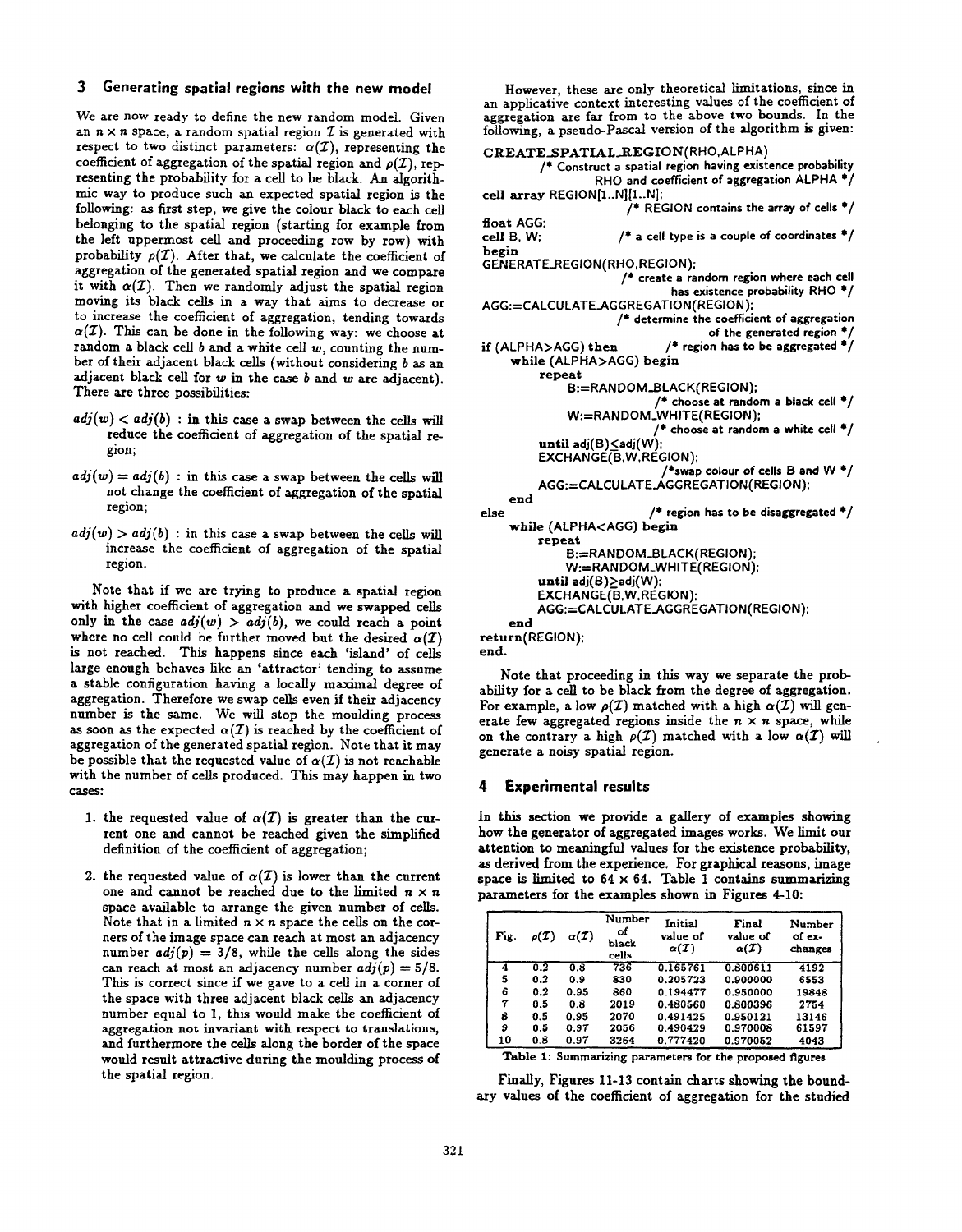values of existence probability. Experiments show that the coefficient of aggregation tends to be stable after a number of exchanges in the order of 20,000. Note that each chart shows with a continuous line an aggregation process on the random spatial region and with a dashed line a disaggregation process on the same region.

## 5 Conclusions

In this paper we have proposed a random model for spatial regions that, starting from the traditional pixel independent model, provides the possibility to mould the generated set of points until a desired level of aggregation is reached. We showed how the flexibility of this new model is useful in an applicative context, since it permits to focus on subclasses of spatial regions having similar spatial and quantitative points' distribution.

Future work will be focused mainly to individuate, given a number of points, lower and upper bounds for the associate aggregation factor.

### References

- [1] C.H. Ang and H. Samet, A Fast Quadtree Normalization Algorithm, Pattern Recognition Letters, (15), pp. 57-63, January 1994.
- [2] C. Faloutsos, Analytical Results on the Quadtree Decomposition of Arbitrary Rectangles, Pattern Recognition Letters, (13) 1, pp. 31-40, January 1992.
- [3] Y. Manolopoulos, E. Nardelli, G. Proietti and M. Vassilakopoulos, On the Creation of Random Quadtrees by Using a Branching Process, Image Vision and Computing, under revision.
- [4] E.Nardelli and G.Proietti, Probabilistic Models for Images and Quadtrees: Differences and Equivalences, TR-402, Institute for Systems Analysis and Informatics, C.N.R., Roma, January 1995.
- [5] C. Puech and H. Yahia, Quadtrees, Octrees, Hyperoctrees: a Unified Analytical Approach to Tree Data Structures Used in Graphics, Geometric Modeling and Image Processing, in Proc. of the Symposium on Computational Geometry, Baltimore, Maryland, June 1985, pp.272-280.
- [6] H. Samet, The Design and Analysis of Spatial Data Structures, Addison-Wesley, Reading, MA, 1990.
- [7] M. Vassilakopoulos and Y. Manolopoulos, Analytic Results on Quadtree Average Storage Requirements, in Proc. of the 5th International Conference on Computer Analysis of Images and Patterns (CAIP93), IAPR, Springer-Verlag, Lecture Notes in Computer Science #719, pp.41-48, Budapest, September 1993.
- [8] M. Vassilakopoulos and Y. Manolopoulos, On Random Models for Analyzing Region Quadtrees, Pattern Recognition Letters, accepted.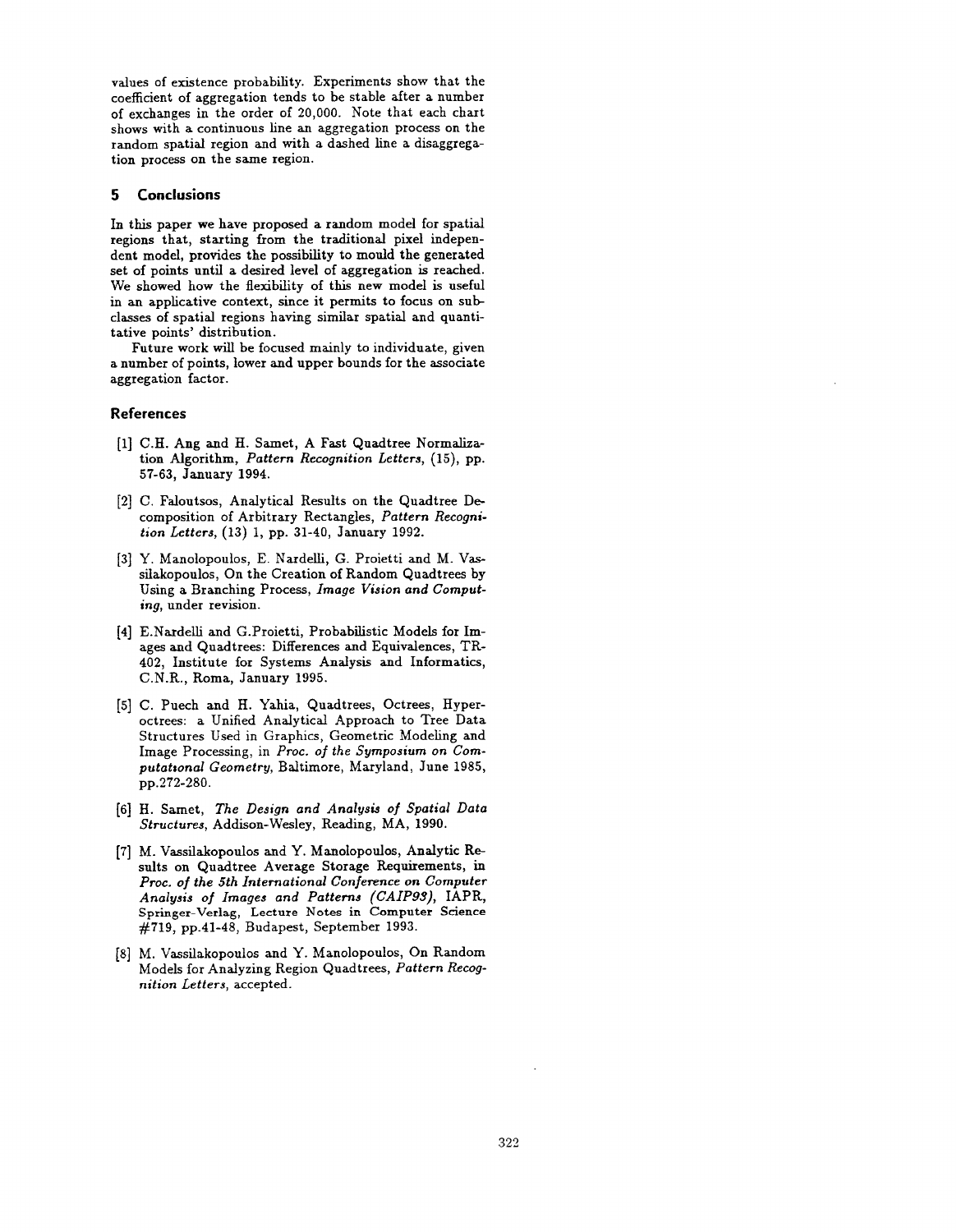

Figure 1: The same region can generate a dense (a) or a bushy (b) quadtree.

|   | H  |   |   |  |  |
|---|----|---|---|--|--|
| ۰ | T۱ | т | Ì |  |  |
|   | ۰  | Ξ | ٠ |  |  |
|   |    |   |   |  |  |
|   |    |   |   |  |  |

Figure 2: A non-symmetric spatial region.



Figure 3: A square of side 4 (a), a rhomb of side 3 (b) and an octagon of side 2 (c) on an 8 x 8 grid.



Figure 4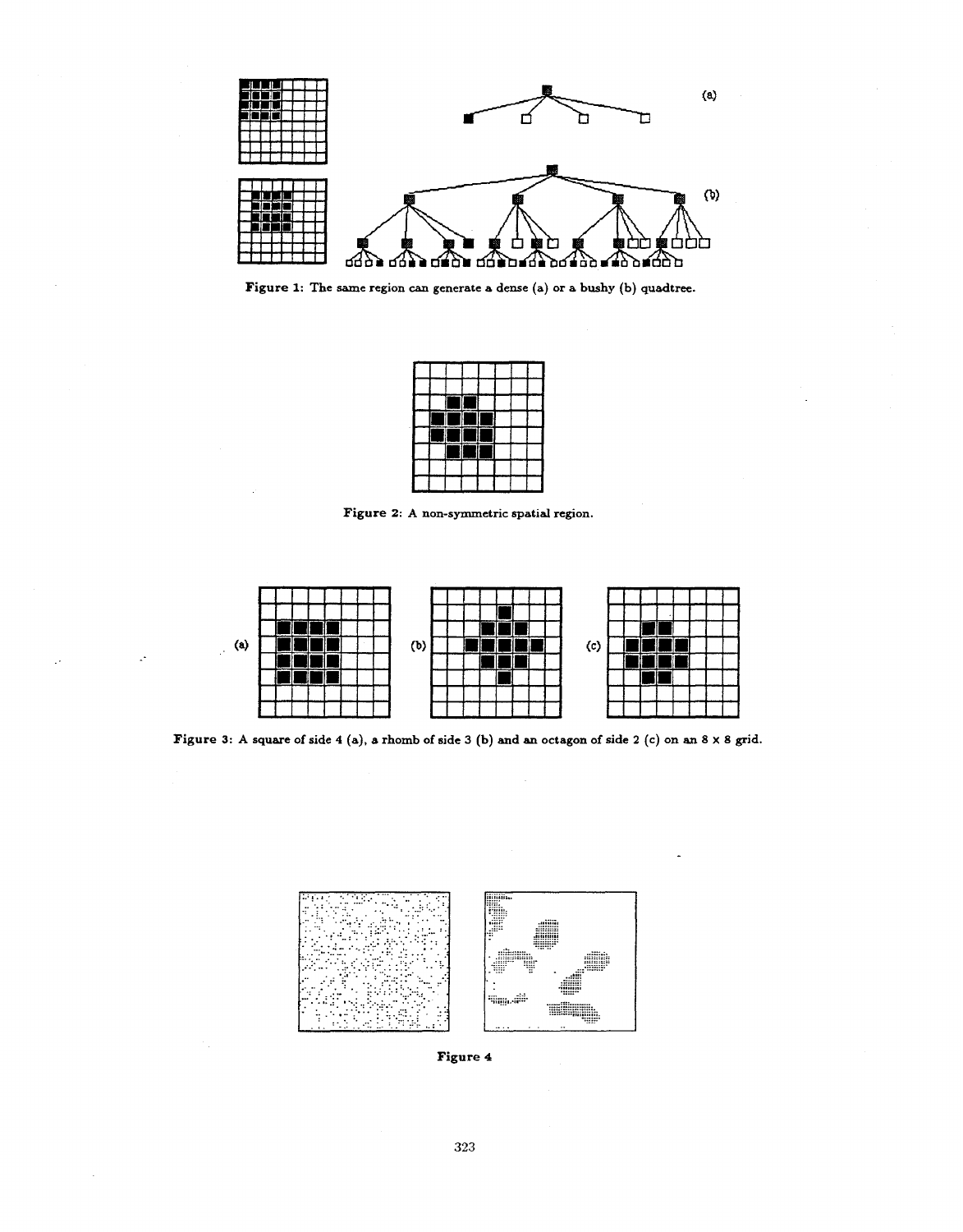

Figure 5





Figure 6





Figure 7





Figure 8





324